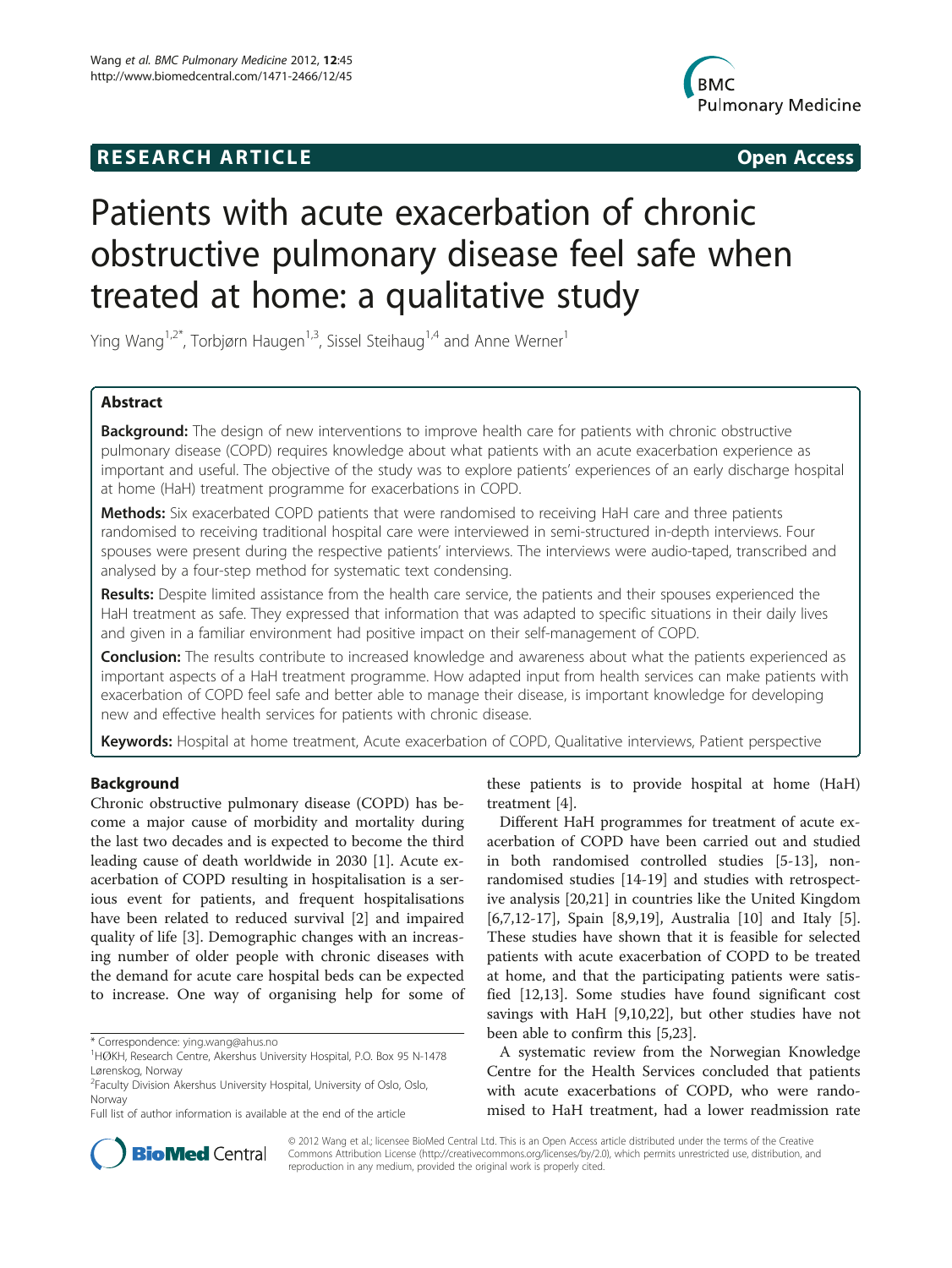than patients who were randomised to conventional inpatient hospital treatment [[22\]](#page-5-0). Treatment at home showed a statistically non-significant trend towards lower mortality. Finally, the review concluded that it is uncertain whether patients and next of kin are satisfied with receiving HaH treatment [\[22\]](#page-5-0).

Some qualitative studies have been carried out on patients' experiences of HaH programmes. Clark et al. concluded that not all patients found the home nursing component of the services helpful, and that the patients felt that they were not being actively involved in the early discharge process [\[23](#page-6-0)]. Schofield et al. on the other hand found that the majority of the patients and their family preferred home care service rather than hospital care [\[24](#page-6-0)]. A qualitative study on experiences of patients with COPD who had participated in an extensive selfmanagement treatment intervention including selfmanagement education course and a fitness programme in an outpatient clinic, found that the patients felt safe [[25\]](#page-6-0). However, a detailed description of the patients' experiences of the home treatment programme is lacking [[24,25\]](#page-6-0).

The objective of the present study was to explore COPD patients' experiences of a limited early discharge HaH treatment programme. We concentrated on aspects of special importance to the patients during and after the acute treatment period. Knowledge about what patients experience as helpful health care services and support is needed in development of new ways of organising and carrying out patient treatment.

# Methods

# Subjects

Patients were recruited from consecutive participants in a randomised controlled trial (RCT), investigating longterm effects of a HaH programme. The main inclusion criteria of the RCT were that the patients were considered to have acute exacerbation of COPD according to the definition adopted by the Global Initiative for Chronic Obstructive Lung Disease (GOLD) [[26,27](#page-6-0)] and needed hospital admission. The main exclusion criteria were life threatening respiratory failure, confusion, impaired consciousness and changes in chest x-ray or comorbidities in need of further inpatient investigation or treatment. Within 36 hours the patients were allocated to HaH or continued hospital treatment. This RCT experienced a slow inclusion rate and was terminated after a year because of this. At this point 12 patients were included.

The 12 patients included in the RCT were considered eligible for inclusion in this qualitative study. After excluding three patients because their medical condition had worsened, all of whom had received in-hospital treatment, nine patients were included (Table [1](#page-2-0)). Six patients received HaH treatment (HaH patients) and three received traditional hospital treatment (inpatients). The inpatients were interviewed in order to see the HaH patients' experiences in light of traditional hospital care. Written informed consent was obtained from the participants, and the study was approved by the Regional Committee for Medical Research Ethics (REK), South-East Norway.

# The hospital at home treatment programme

A specialised hospital nurse visited the HaH patients up to one hour daily over a period of three days after hospital discharge. The nurse evaluated the patients' clinical status, essential clinical parameters, obtained blood samples for later analysis when needed, and assessed whether or not the patients could still be treated at home. The nurse could consult a pulmonologist in case of worsening of the patients' symptoms. After the consultation, decisions were made on frequency of follow-up, therapy changes or readmission to the hospital. Furthermore, the nurse invited the patient and his/ her spouse to a dialogue, e.g. she asked how the patient felt and encouraged them to reflect on possible causes of the acute exacerbation and how to prevent it. During the three-day period the patients were allowed to call the hospital at any time if they were concerned about their condition, especially regarding indications for readmission. Inpatients were treated according to ordinary hospital routines.

Both patient groups were during the subsequent year offered three outpatient follow-up consultations with a pulmonologist in the hospital. The first visit was approximately six weeks after discharge.

# Data collection and analysis

The empirical data were obtained from semi-structured, audio-taped in-depth interviews based on Kvale's principles [[28](#page-6-0)]. The researcher had prepared interview guides for the two informant groups (HaH patients and inpatients) before the interview, but the guides were used flexibly. This implied that all the questions in the guide were asked, but different topics could be explored more deeply in different interviews, and that new topics could be brought up by the informants during the interviews. The interviews included questions about the patients' experiences and their benefit of the treatment programme. The interviews were carried out in the patients' home between seven and ten weeks after hospital discharge, except for one interview that was conducted in the outpatient clinic. The interviews lasted between 60 and 90 minutes with the HaH patients, and 30 minutes with the inpatients. Four spouses (three of the HaH patients and one of the inpatients) were present and participated in varying degree. The first author, a medical doctor,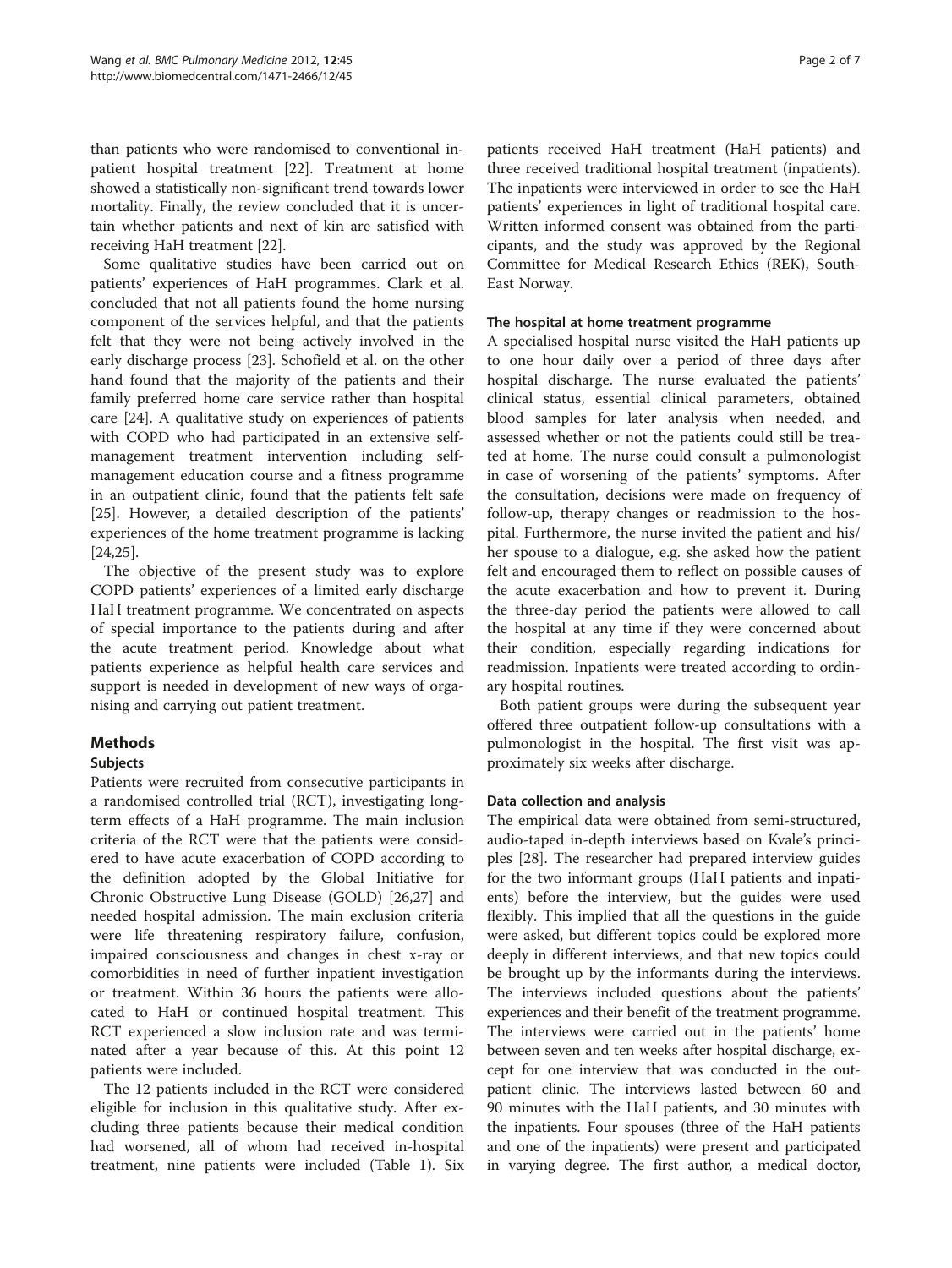#### <span id="page-2-0"></span>Table 1 Characteristics

| Hospital at home treatment programme |                       |                               |                               |                |                                             |                                             | <b>Hospital care</b> |                                                              |                  |
|--------------------------------------|-----------------------|-------------------------------|-------------------------------|----------------|---------------------------------------------|---------------------------------------------|----------------------|--------------------------------------------------------------|------------------|
| On admission                         |                       |                               |                               |                |                                             |                                             |                      |                                                              |                  |
| Sex                                  | Female                | Female                        | Female                        | Male           | Male                                        | Male                                        | Female               | Female                                                       | Male             |
| Age (yrs)                            | 51                    | 71                            | 71                            | 70             | 71                                          | 79                                          | 54                   | 77                                                           | 77               |
| Marital status                       | Married               | Widow                         | Widow                         | Married        | Married                                     | Married                                     | Divorced             | Widow                                                        | Married          |
| Comorbidities                        | Anxiety<br>Depression | Heart Disease<br>Hypertension | Heart Disease<br>Hypertension | Hypertension   | <b>Diabetes</b><br>mellitus<br>Hypertension | <b>Diabetes</b><br>mellitus<br>Hypertension | Anxiety              | <b>Diabetes</b><br>mellitus<br>Inflammatory<br>bowel disease | Heart<br>disease |
| GOLD stage                           | $\mathbf{  }$         |                               | $\mathbb{H}$                  | $\mathbb{H}$   | $\mathbb{H}$                                | $\parallel$                                 | $\mathbb{H}$         | $\mathbb{H}$                                                 | $\mathbb{H}$     |
| Blood pressure<br>(mmHq)             | 150/80                | 180/80                        | 140/75                        | 155/90         | 150/90                                      | 140/70                                      | 140/75               | 150/80                                                       | 97/53            |
| Pulse rate min <sup>-1</sup>         | 108                   | 56                            | 87                            | 75             | 88                                          | 61                                          | 105                  | 110                                                          | 60               |
| PaO <sub>2</sub> (kPa)               | 8.27                  | 8.45                          | 10.9                          | 7.57           | 11.4                                        | 8.93                                        | 9.18                 | 8.74                                                         | 8.13             |
| Respiratory rate min <sup>-1</sup>   | 24                    | 22                            | 20                            | 35             | 24                                          | 18                                          | 17                   | 20                                                           | 25               |
| Number of drugs                      | 5                     | 8                             | 8                             | 5              | 8                                           | 10                                          | 5                    | 8                                                            | 8                |
| At 6 weeks control                   |                       |                               |                               |                |                                             |                                             |                      |                                                              |                  |
| $FEV_1$ (I/s) (% of<br>predicted)    | 1.68 (59%)            | 1.89 (97%)                    | 0.5(31%)                      | 1.4 (37%)      | 1.3 (40%)                                   | 2.1 (75%)                                   |                      | 0.9 (39%) 0.8 (41%)                                          | 1.3 (42%)        |
| MRC dyspnoea scale                   | 5                     | 3                             | 3                             | $\overline{2}$ | 2                                           | $\overline{2}$                              | 3                    | 4                                                            | 2                |
| BMI ( $kg/m2$ )                      | 41                    | 33                            | 24                            | 38             | 33                                          | 30                                          | 30                   | 26                                                           | 24               |
| 6-minute walk test (m)               | $\ast$                | 508                           | 272                           | 500            | 125                                         | 510                                         | 280                  | 350                                                          | 500              |

IBD: Inflammatory bowel disease; GOLD: Global Initiative for Chronic Obstructive Lunge Disease; PaO<sub>2</sub>: arterial oxygen tension; FEV<sub>1</sub>: forced expiratory volume in one second; MRC: Medical Research Council dyspnoea scale, range (1–5); BMI: Body mass index; \*not carried out due to a knee injury.

carried out and transcribed the interviews. She was trained in asking open-ended rather than closed questions and in asking the participants about not only positive, but also negative experiences with the HaH programme [[28](#page-6-0)]. The analysis was carried out in collaboration with the supervisors.

Interview transcripts constitute our data material. It was analysed according to a systematic text condensing method in the following four steps alternating between the various steps throughout the entire process as described by Malterud [\[29](#page-6-0)]: 1) Reading through the whole material to obtain an overall impression; 2) Identifying themes representing different aspects of the patients' experiences and coding these under different thematic headings (i.e. coding groups). The coding groups "feeling safe," "individually adapted information," and "managing strategies" were developed; 3) Abstracting and condensing the content within each coding group; and 4) Summarising the content within each thematic heading. Suitable citations were chosen to illustrate the findings.

The analysis focused on the patients' experiences of the HaH programme, and whether the patients had obtained something from the programme that helped them to manage their chronic illness in everyday life. This was seen in light of the inpatients' experiences of traditional hospital care.

# Results

#### Feeling safe

The patients spontaneously described the HaH programme as safe, mainly according to the daily visits of the nurse. The patients emphasised different aspects of the programme that contributed to their experiences of feeling safe, e.g. the treatment predictability due to the cooperation with the nurse when deciding the time of the visits. Daily examinations of clinical parameters were experienced as "very reassuring." One summed it up as the following:

"It was safe, because I knew she was coming! If I did not feel 100% well, I knew that she was coming tomorrow to check me." (HaH patient 5)

The patients also pointed out the importance of the possibility of telephone consultation with the pulmonary department and instant readmission when needed.

Several patients drew attention to how reassuring it was to have time for asking questions and talking with the nurse during the visits. One HaH patient said:

"The more you know, the safer you feel. You are not so frightened when you know what is what and get a proper explanation of this [disease]." (HaH patient 1)

Four patients appreciated that the nurse would ask, "How are you?" They remarked that she was interested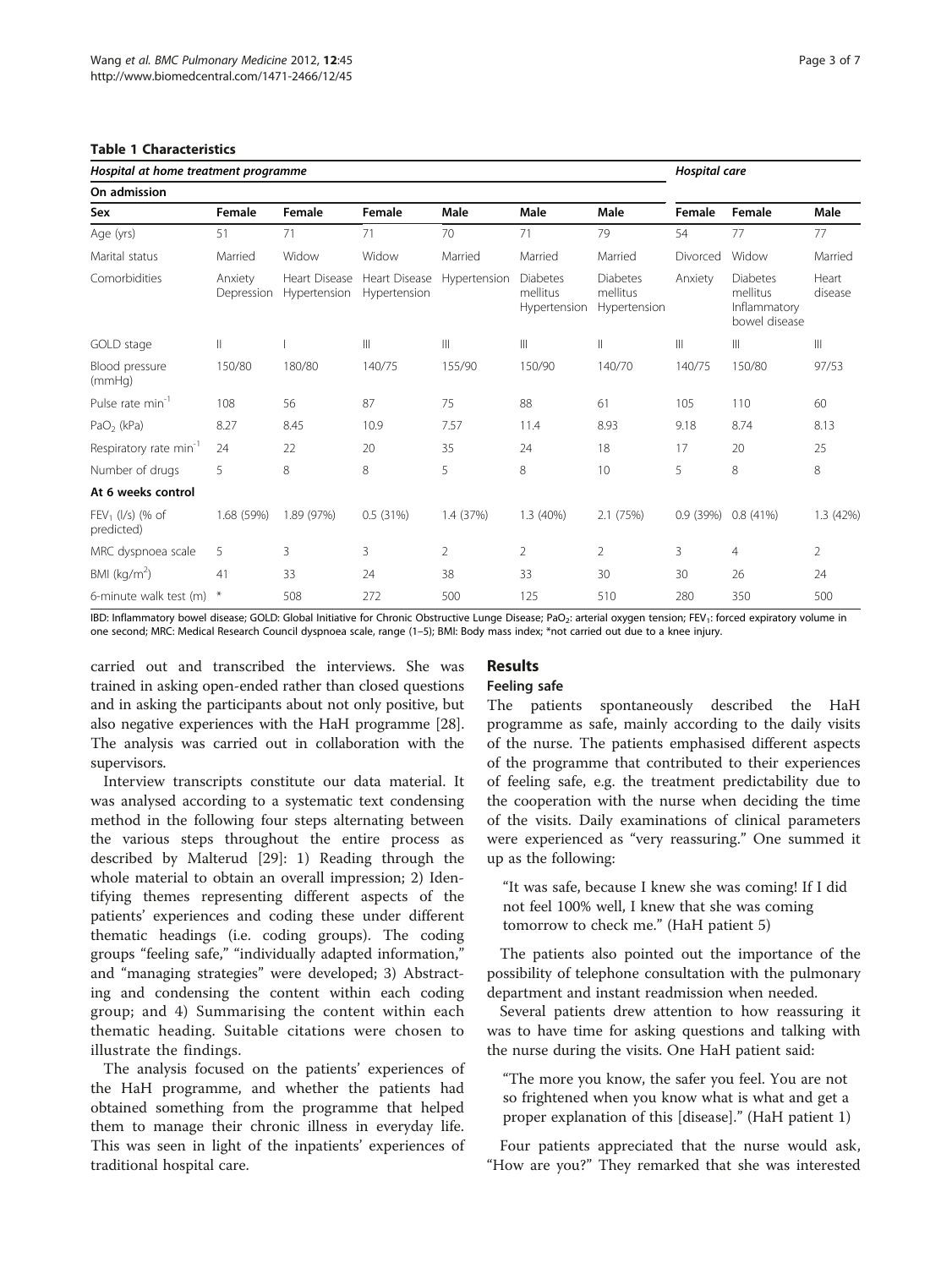in listening to how they felt. Some also mentioned the comprehensible way the nurse had explained things and her high competence that made them feel like they were "in safe hands." The patients used words such as "very pleasant," "cosy" and "a caring person" to describe the visiting nurse.

Two patients, both readmitted, said that they retrospectively felt that the discharge from the hospital within 36 hours after admission might be too early. However, both patients would choose home treatment again. A third patient wished for a longer home treatment period and perhaps also more than one visit a day.

Four patients emphasised the significance of being followed up with three controls at the hospital during the subsequent year. This contributed to their experience of the programme as reassuring.

The three inpatients said they were very satisfied with the hospital treatment. They were surprised by being asked whether they felt safe during their hospital stay. They expressed that they automatically felt safe after admitted to the hospital. Two of them said that they immediately felt safe when hospitalised, although their breath is still heavy. The statement of one of the patient's wife summed up the three inpatients' experiences as follows:

"I think one feels safe when doctors and nurses are present: I believe it's quite natural!" (Inpatient 3, spouse)

# Individually adapted information

The HaH patients emphasised information as important. They valued "getting an explanation" and an understanding of the disease and its consequences. This made them feel safe and calm, as well as less anxious. Four patients and two spouses remarked that the information was detailed and related to concrete situations in their everyday life. One patient stated that being treated at home made it easier to concentrate on her challenges in daily life:

"When you are at home you know what's what, and may think of various things that are relevant just then. It was just me and her and nothing to disturb us." (HaH patient 1)

One patient's wife appreciated that the nurse had answered several questions concerning her worries for her ill husband, e.g. questions related to breathing, diet and lifestyle. One patient said the nurse had explained many things in a comprehensible way, things she had struggled with without being aware of it:

"She said that I do not need to get everything done in one day even if I am in a good period. I learned to distribute the energy evenly and listen to my body

signals. She made suggestions and put me on the track to many good ideas." (HaH patient 1)

The nurse had given advice related to how to manage the limitations caused by COPD, be aware of symptoms, e.g. cough, mucus and breathlessness and how to manage them. One patient had been advised to take it easy at the start of physical exertion so that his "breath" would last longer. She also gave advice on dealing with the unpleasant influence of cold air in the winter. Four patients mentioned that the nurse had discussed medication and how to use various medical equipments.

Two patients experienced the nurse's information as less helpful. One said she already had received similar information at a previous rehabilitation programme. Another patient emphasised that the written information he had received from the nurse was not fitting for his specific case:

"There is something about smoking on every page [of the brochure], but I have never smoked!" (HaH patient 3)

According to the three inpatients, the information they got during the hospitalisation was related to treatment and results from various medical examinations. The inpatients noticed that the hospital staff was busy, and they did not expect them to have "time for sitting down talking for half an hour," as one said. They were surprised when being asked whether there was some information they missed. The following quotation summed up their reactions:

"Is it possible to get any more information?" (Inpatient 2)

#### Managing strategies

Three of the HaH patients described different aspects of changes in their everyday life related to the received information, explanations and advice about management of the disease from the visiting nurse. One patient shared how he applied the advices: he had learned to relieve the breathlessness during an acute attack by hanging over the armchair in his living room. Earlier he used to swallow the mucus, but he had begun to cough it up even at night now. In order to breathe easier during the night, he had elevated the head end of his bed.

Two patients said they had improved their routines after receiving the HaH. One used to skip prophylactic medication because she did not immediately experience any effect. After she had been given an explanation of how the medication works, she had begun to take it regularly. Another patient used to take a cough mixture before she went to bed to avoid coughing at night. She stopped taking this drug after having been informed about the negative effects of it. She also felt herself in a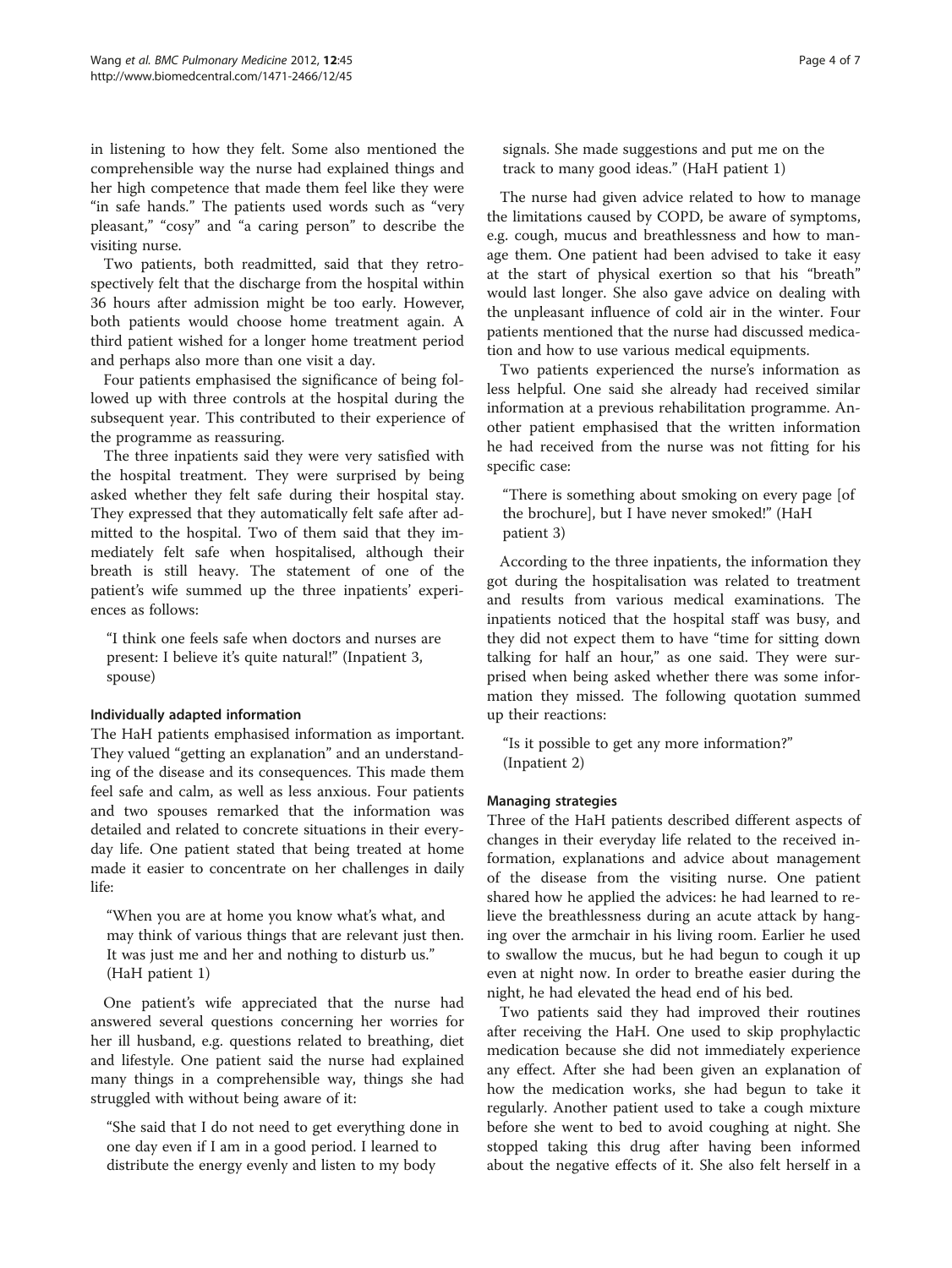better physical and psychological mood after she began to distribute her energy more evenly than before.

The three inpatients did not mention similar experiences from having received information and advice during the hospitalisation. They rather emphasised that they were satisfied with the stay due to the quality of the service from "the nice staff." One said:

"[The staff] was constantly dropping in to ask if I was thirsty or something..." (Inpatient 2)

One inpatient's spouse remarked that she got the impression that the hospital was mostly concentrated on getting patients out.

#### **Discussion**

One main result of this study is that the HaH patients' feeling of safety was their main experience from the treatment programme and that this was crucial for their positive experience of the programme. This was surprising considering the limited time of professional treatment. The HaH patients felt they were being taken care of due to the daily visits by the nurse, which seems to contrast the results in another qualitative study [\[23](#page-6-0)]. Our analysis clearly indicated that the patients' involvement in deciding the schedule contributed to their feeling of predictability of the treatment programme. That the possibility to call the hospital at any time was highly valued by the patients and probably functioned as a security net, is supported by the results in a qualitative study by Monninkhof et al. [[25\]](#page-6-0).

To our knowledge, the importance of feeling safe has previously not been demonstrated in studies on HaH programmes with similar design with relatively limited help as is the case in our study. However, participants in a qualitative study on a considerably more comprehensive programme lasting up to two years expressed that they felt safe [\[25](#page-6-0)]. Moreover, two RCTs and one mixedmethod study found that the patients were satisfied with and preferred HaH, but it is not in detail described why and what made the participants in their study prefer HaH [\[12,13](#page-5-0)[,24](#page-6-0)].

An important finding in our study was that the HaH patients appreciated the individually adapted information they got, including those patients, who previously had undergone a four weeks in-hospital rehabilitation.

The treatment programme took place and the information was given in the patients' home and this made it easier for them to participate in the treatment process, in contrast to passively waiting to be helped, as the inpatients experienced. The home environment provided a unique framework for the treatment and the information. The patients were reminded about what they used to struggle with in their everyday life and the nurse could adjust her answers, information and advice to the

concrete situations and objects in the patients' home and teach them how to manage their disease. The information was therefore related to the patients' needs and easy to remember and practice afterwards.

Another important aspect of the HaH was that the nurse had enough time to talk with one patient at a time without distraction, which routines in the hospital rarely allow. This made it possible for the nurse to practise her role as an adviser, treatment manager and teacher. It is likely that self-management education is beneficial for patients with COPD in a way that the patients apply the knowledge from the education to guide selfmanagement over time [[30\]](#page-6-0). Our findings show that the patients appreciated the calm way the nurse worked, without signalling being in a hurry, as also previously reported to be valued in another study [\[24](#page-6-0)]. In contrast, the inpatients' stories reflect how modern care services can be negatively interpreted. The health professionals were perceived to be nice and trying to do a good job, but their work was understood to be distracted by strict routines and technological procedures. The inpatients experienced that the staff was always in a hurry and seemed to have little time for communicating with the patients, but nevertheless appeared to do their best.

During the last five decades chronic diseases are major causes of disabilities, and the aim of the treatment of a chronic disease is to improve health related quality of life and maintain independency for the patients [[30\]](#page-6-0). In the case of COPD, self-management is an important part of living with this disease [[31\]](#page-6-0). To teach patients skills needed to carry out medical regimens and help them manage their illness in everyday life are essential parts of the treatment. Our findings indicated that the individualised information and instructions from the nurse, given in the patients' homes and in connection to their everyday life situations contributed to the patients' experiences of having control and feeling safe.

We chose the qualitative in-depth interview as a method to develop knowledge of the patients' experiences of the HaH. Six HaH patients, selected through the inclusion criteria to the RCT, may seem to be a small number, but is not unusual few informants in a qualitative study [\[29,32,33](#page-6-0)]. Although we did not manage to include more than six patients, we had god diversity in our materials as regards age, gender, marital status and GOLD-stage among our subjects (Table [1\)](#page-2-0). In this selected group of patients with COPD, we discovered broadness in the patients' experiences, which we found comparable to studies with higher numbers of patients [\[24,25](#page-6-0)].

Additionally, we consider the research method well suited in the sense that we got rich information and new knowledge despite that some patients had difficulties in remembering detailed information. Interviews earlier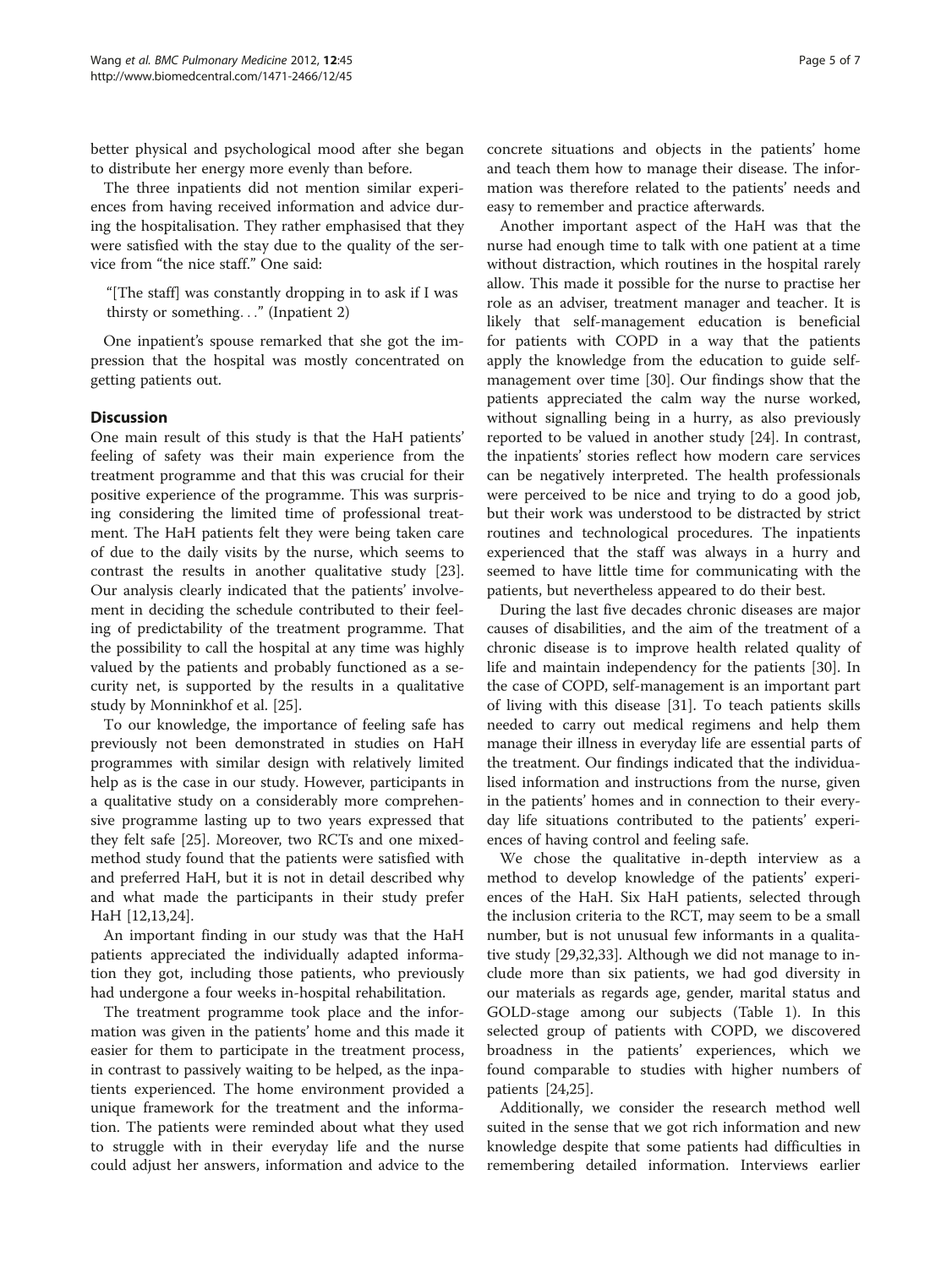<span id="page-5-0"></span>than seven to ten weeks after the treatment may have reduced the recall problems in some degree. We believe the involvement of the spouses in the interviews was a valuable informational supplement and interviews with the inpatients shed light on the specific aspects of the HaH.

# Conclusion

The patients in this study experienced the HaH programme as safe despite the limited help they received. They expressed that information that was adapted to specific situations in their daily lives and given in a familiar environment had positive impact on their self-management.

How adapted input from health services can make patients with exacerbation of COPD better able to manage their disease, is important knowledge for developing new and effective health services for patients with chronic disease.

#### Competing interests

The authors declare that they have no competing interests.

#### Authors' contributions

YW: contributed to design the study, and is main responsible for data collection, analysis and interpretation of data, and drafting of the manuscript. TH: contributed to design the study, and critically revised the article. SS: contributed to the data analysis and critically revised the article. AW: contributed to the study design, data collection, analysis and interpretation of data, drafting, and critically revising the article. All authors read and approved the final manuscript.

#### Acknowledgements

The authors want to thank Karin Rønning, specialised nurse in pulmonary medicine at the respiratory out-patients' clinic, Akershus University Hospital, for her enthusiastic cooperation throughout the study. The study was funded by The Research Council of Norway and the South-Eastern Norway Regional Health Authority.

#### Author details

<sup>1</sup>HØKH, Research Centre, Akershus University Hospital, P.O. Box 95 N-1478 Lørenskog, Norway. <sup>2</sup>Faculty Division Akershus University Hospital, University of Oslo, Oslo, Norway. <sup>3</sup>Clinic for Allergy and Airway Diseases, Oslo, Norway.<br><sup>4</sup>SINTEE Technology and Society, Health Besearch, P.O. Box 124. Blindern SINTEF Technology and Society, Health Research, P.O. Box 124, Blindern N-0314, Norway.

#### Received: 25 October 2011 Accepted: 21 August 2012 Published: 24 August 2012

#### References

- 1. World Health Organization: COPD burden. [http://www.who.int/respiratory/](http://www.who.int/respiratory/copd/burden/en/index.html) [copd/burden/en/index.html](http://www.who.int/respiratory/copd/burden/en/index.html) 18-5-0011.
- 2. Connors AF Jr, Dawson NV, Thomas C, Harrell FE Jr, Desbiens N, Fulkerson WJ, Kussin P, Bellamy P, Goldman L, Knaus WA: Outcomes following acute exacerbation of severe chronic obstructive lung disease. The SUPPORT investigators (Study to Understand Prognoses and Preferences for Outcomes and Risks of Treatments). Am J Respir Crit Care Med 1996, 154:959–967.
- Seemungal TA, Donaldson GC, Paul EA, Bestall JC, Jeffries DJ, Wedzicha JA: Effect of exacerbation on quality of life in patients with chronic obstructive pulmonary disease. Am J Respir Crit Care Med 1998, 157:1418–1422.
- 4. Shepperd S, Doll H, Angus RM, Clarke MJ, Iliffe S, Kalra L, Ricauda NA, Tibaldi V, Wilson AD: Avoiding hospital admission through provision of hospital

care at home: a systematic review and meta-analysis of individual patient data. CMAJ 2009, 180:175–182.

- 5. Aimonino RN, Tibaldi V, Leff B, Scarafiotti C, Marinello R, Zanocchi M, Molaschi M: Substitutive "hospital at home" versus inpatient care for elderly patients with exacerbations of chronic obstructive pulmonary disease: a prospective randomized, controlled trial. J Am Geriatr Soc 2008, 56:493–500.
- 6. Cotton MM, Bucknall CE, Dagg KD, Johnson MK, MacGregor G, Stewart C, Stevenson RD: Early discharge for patients with exacerbations of chronic obstructive pulmonary disease: a randomized controlled trial. Thorax 2000, 55:902–906.
- Davies L, Wilkinson M, Bonner S, Calverley PM, Angus RM: "Hospital at home" versus hospital care in patients with exacerbations of chronic obstructive pulmonary disease: prospective randomised controlled trial. BMJ 2000, 321:1265–1268.
- 8. Diaz LS, Gonzalez LF, Gomez Mendieta MA, Mayoralas AS, Martin AI, Villasante Fernandez-Montes C: [Evaluation of a home hospitalization program in patients with exacerbations of chronic obstructive pulmonary disease]. Arch Bronconeumol 2005, 41:5–10.
- 9. Hernandez C, Casas A, Escarrabill J, Alonso J, Puig-Junoy J, Farrero E, Vilagut G, Collvinent B, Rodriguez-Roisin R, Roca J: Home hospitalisation of exacerbated chronic obstructive pulmonary disease patients. Eur Respir J 2003, 21:58–67.
- 10. Nicholson C, Bowler S, Jackson C, Schollay D, Tweeddale M, O'Rourke P: Cost comparison of hospital- and home-based treatment models for acute chronic obstructive pulmonary disease. Aust Health Rev 2001, 24:181–187.
- 11. Nissen I, Jensen MS: Nurse-supported discharge of patients with exacerbation of chronic obstructive pulmonary disease. Ugeskr Laeger 2007, 169:2220–2223.
- 12. Ojoo JC, Moon T, McGlone S, Martin K, Gardiner ED, Greenstone MA, Morice AH: Patients' and carers' preferences in two models of care for acute exacerbations of COPD: results of a randomised controlled trial. Thorax 2002, 57:167–169.
- 13. Skwarska E, Cohen G, Skwarski KM, Lamb C, Bushell D, Parker S, MacNee W: Randomized controlled trial of supported discharge in patients with exacerbations of chronic obstructive pulmonary disease. Thorax 2000, 55:907–912.
- 14. Callaghan S: ACTRITE: Acute Chest Triage Rapid Intervention Team. Accid Emerg Nurs 1999, 7:42–46.
- 15. Chetty M, MacKenzie M, Douglas G, Currie GP: Immediate and early discharge for patients with exacerbations of chronic obstructive pulmonary disease: is there a role in "real life"? Int J Chron Obstruct Pulmon Dis 2006, 1:401–407.
- 16. Davison AG, Monaghan M, Brown D, Eraut CD, O'Brien A, Paul K, Townsend J, Elston C, Ward L, Steeples S, Cubitt L: Hospital at home for chronic obstructive pulmonary disease: an integrated hospital and community based generic intermediate care service for prevention and early discharge. Chron Respir Dis 2006, 3:181-185.
- 17. Gravil JH, Al-Rawas OA, Cotton MM, Flanigan U, Irwin A, Stevenson RD: Home treatment of exacerbations of chronic obstructive pulmonary disease by an acute respiratory assessment service. Lancet 1998, 351:1853–1855.
- 18. Murphy NM, Byrne CC, O'Neill SJ, McElvaney NG, Costello RW: An outreach programme for patients with an exacerbation of chronic obstructive pulmonary disease. Ir Med J 2003, 96:137–140.
- 19. Sala E, Alegre L, Carrera M, Ibars M, Orriols FJ, Blanco ML, Carceles F, Bertran S, Mata F, Font I, Agusti AG: Supported discharge shortens hospital stay in patients hospitalized because of an exacerbation of COPD. Eur Respir J 2001, 17:1138–1142.
- 20. Ansari K, Shamssain M, Farrow M, Keaney NP: Hospital-at-home care for exacerbations of chronic obstructive pulmonary disease: an observational cohort study of patients managed in hospital or by nurse practitioners in the community. Chron Respir Dis 2009, 6:69-74.
- 21. Lawlor M, Kealy S, Agnew M, Korn B, Quinn J, Cassidy C, Silke B, O'Connell F, O'Donnell R: Early discharge care with ongoing follow-up support may reduce hospital readmissions in COPD. Int J Chron Obstruct Pulmon Dis 2009, 4:55–60.
- 22. The Norwegian Knowledge Centre for the Health Services (NOKC): Intermediære enheter og "hjemmesykehus" ved behandling av pasienter med akutt KOLS-forverring [Intermediate care units and Hospital at home for acute ex-acerbations of COPD]. 2011.